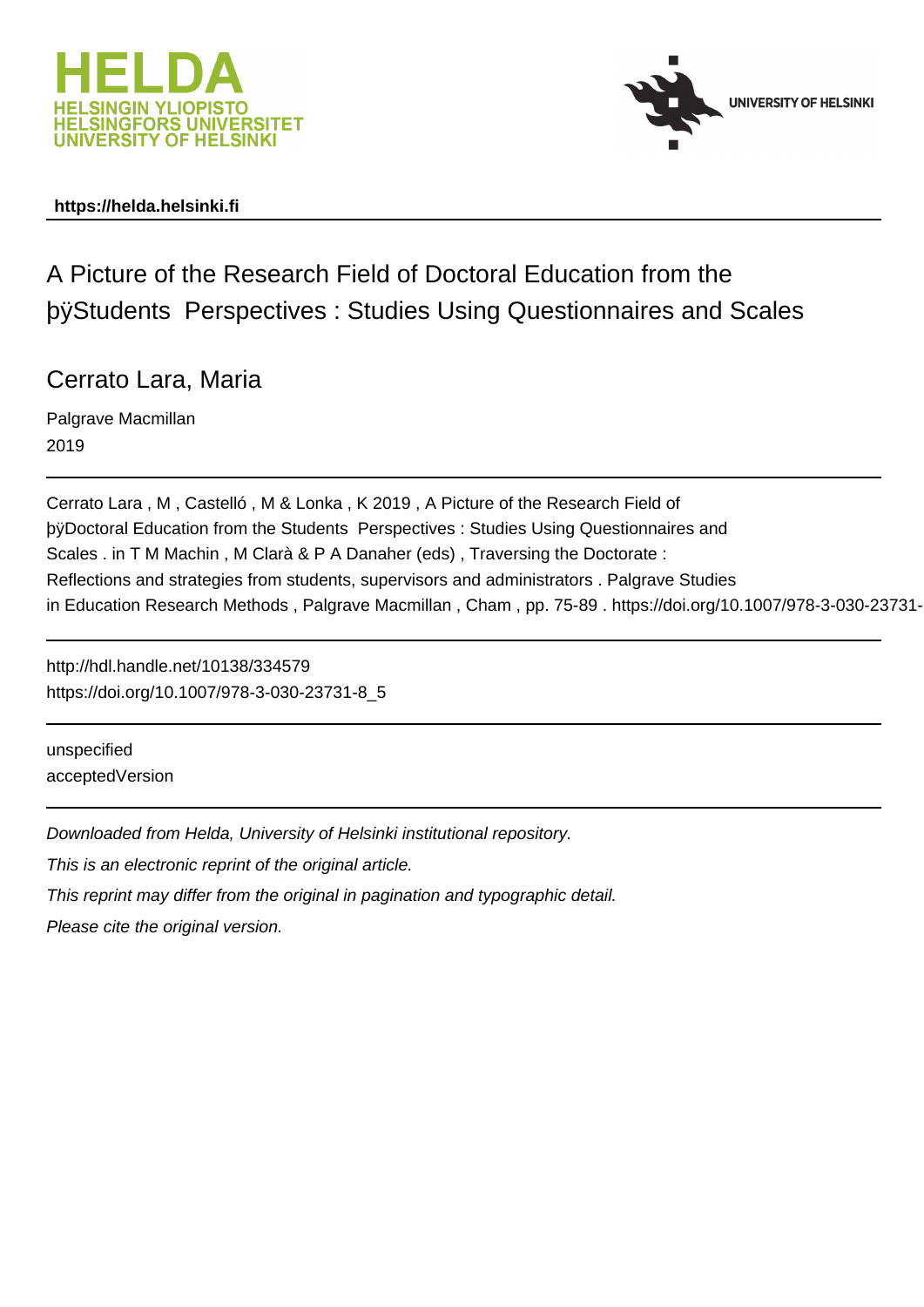#### **A picture of the research field of doctoral education from the students'**

# **perspectives: studies using questionnaires and scales**

Maria Cerrato-Lara, Montserrat Castelló Badia and Kirsti Lonka

#### **Abstract**

Studies on how students experience their PhD have been promoted as an indicator to improve doctoral programmes (assessment-oriented) and/or in order to understand how this collective develops in their careers (research-oriented studies). This last group has increased in the last years since researcher development has become a field of research in the context of higher education. In this respect, a database of studies measuring the PhD experience can be useful for researchers. Thus, we conducted a review of 53 empirical studies, focusing only on research that use questionnaires and scales in their data collection, published from 1991 to 2018. Results along these 27 years not only shows the core elements that have been considered traditionally when measuring the *PhD experience*, but also identifies some gaps and contributes in the clarification of this generic term. Directions for future research are offered.

#### **Introduction**

Researcher development has become a key policy issue of concern among institutional leaders in recent years, and is now a field of research in the context of higher education. In this context, the PhD experience, broadly defined conceptually as a *journey* (e.g. McAlpine, 2012; Taylor, 2011), has attracted a lot of research interest. The metaphor of a *quest* (McCulloch, 2013) has also been used. An alternative metaphor presented in this book is that of *traversing*, but how are the views of stakeholders represented?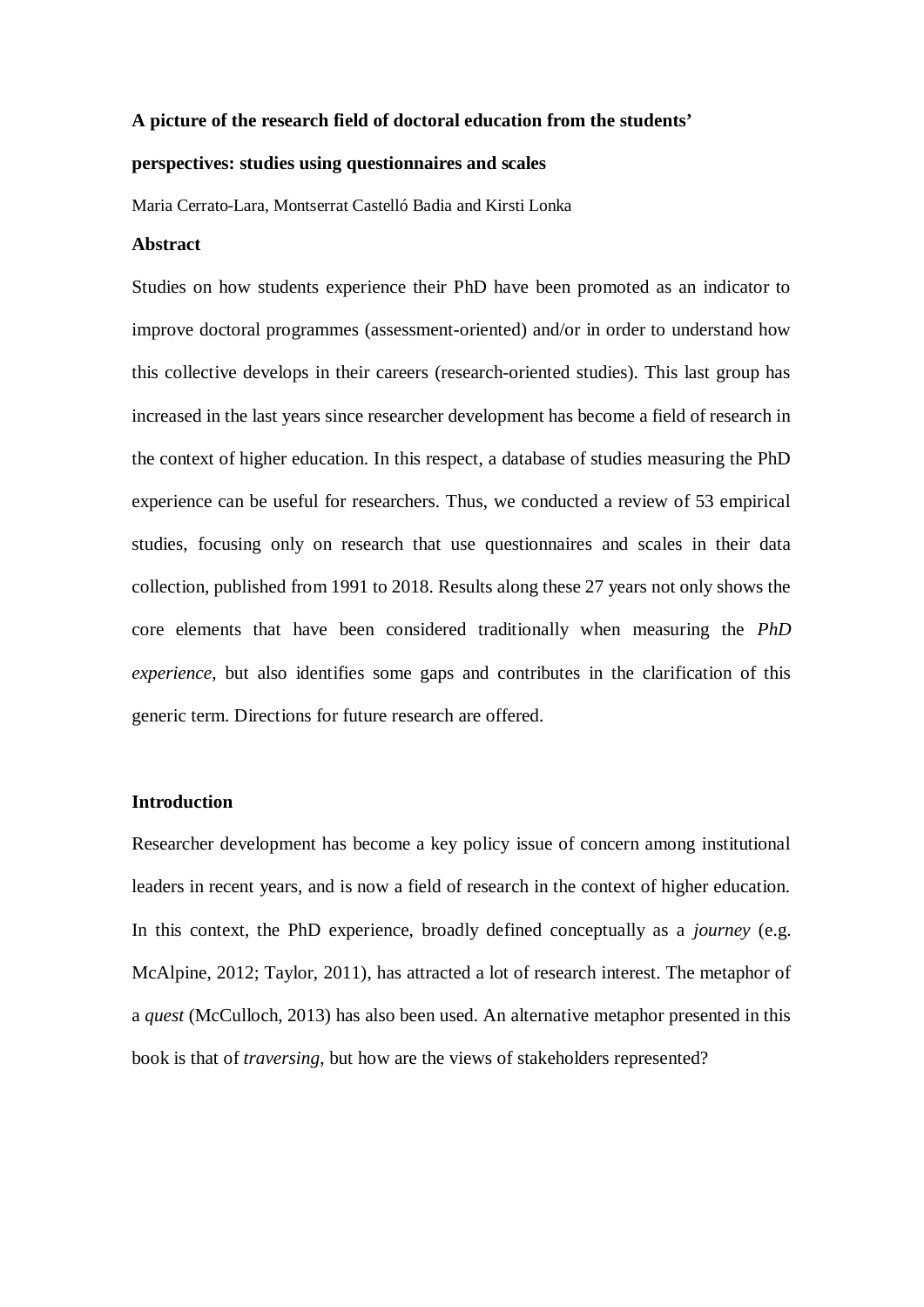Studies based on the doctoral students' views have been conducted with two main aims: first, to understand doctoral students' career development (research-oriented studies); second to improve doctoral programmes (quality-assessment-oriented). The former are generally conducted on a small scale, whereas the latter are more commonly large-scale in nature, but not always.

This review focuses on large-scale studies. Therefore, we focus on those studies that use questionnaires and scales to screen the pre-doctoral population. This revision can be interesting both for administrators and for researchers in the field of doctoral education regardless of whether they are thinking of using readily available instruments for measuring the PhD experience or designing new ones.

Our revision can be qualified as relevant considering that we did not find any other review so far measuring doctoral experience, except the one from Evans & Stevenson (2010) reviewing 16 studies between 1990 and 2009 measuring international doctoral students' learning experiences, but without focusing on large-scale studies.

# **Methodology**

We used the *PsycInfo* and *ERIC* databases in our comprehensive review, with no limitation on the year of publication. The search terms included "PhD", "doctor\*" and "graduate" on the one hand, and "questionnaire", "survey" and "scale" on the other, resulting in a total of nine combinations for each database. The initial electronic search resulted in 208 potential articles. Articles that evaluated the PhD from a perspective other than that of the student were excluded. Other common exclusion criteria were a focus on the respondents' concerns about their post-PhD career prospects or employment level and, to a lesser extent, their experiences in the transition to teaching. The full article was reviewed in ambiguous cases. Having selected a total of 47 original empirical studies, we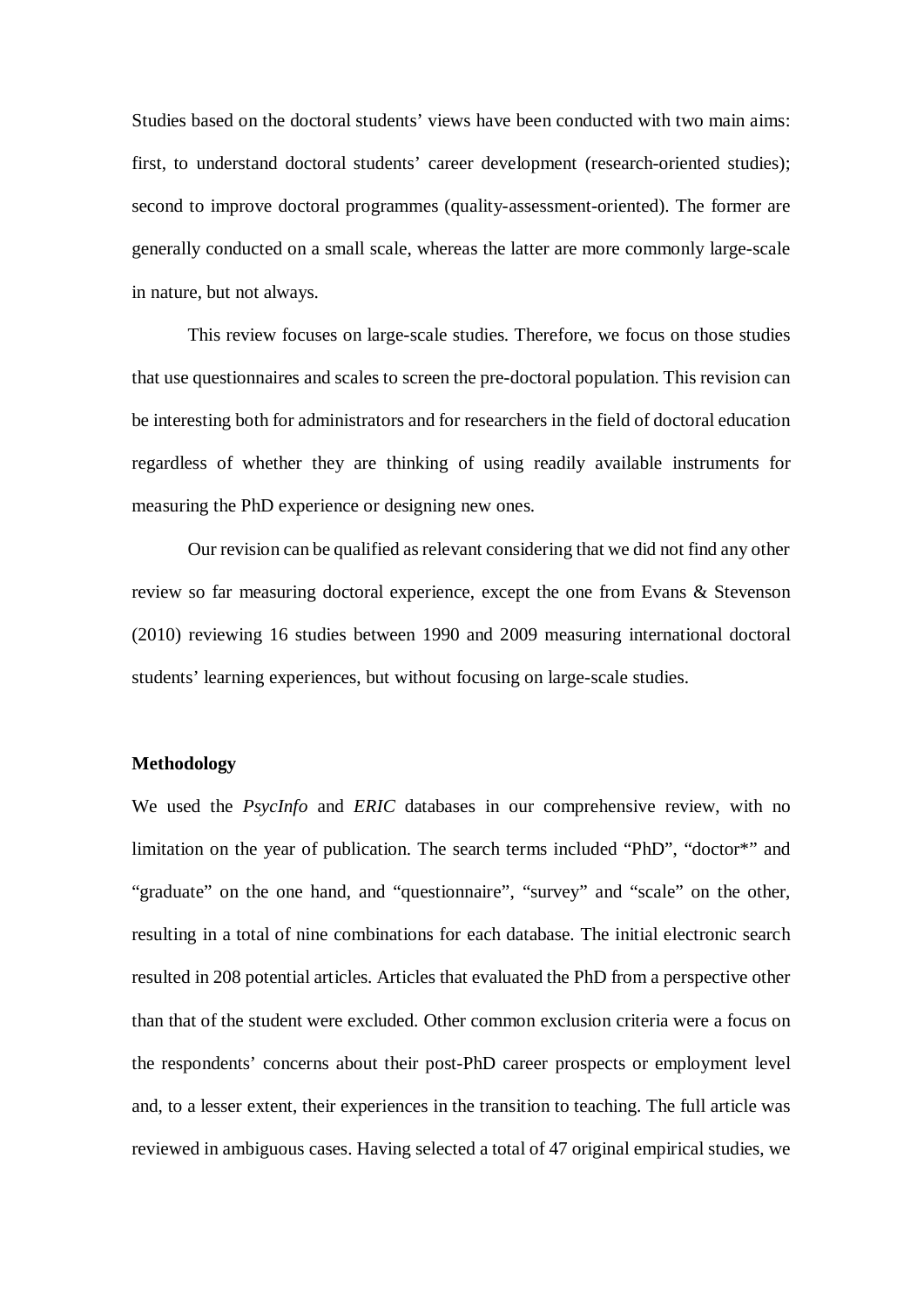used the "snow-ball" method in the form of a manual search of the references listed in the selected articles to find others. Google Web Search was used as well as some large-scale studies conducted by governments and universities were published as reports and not as journal articles. As a result, 53 studies were included in this review.

For presentation purposes we classified the selected studies by geographical area. For each area we classified them according to whether the data was collected among PhD students who were conducting their studies (understanding the experience as a current process) or when they had completed them and were doctoral graduates (in retrospect). In some cases we also found mixed-sample studies (e.g. PhD students combined with their supervisors or with recent graduates). Two main groups were also distinguished: studies examining the general PhD experience and those dealing with specific aspects of it.

# **Results**

The reviewed studies are summarized according to the classification described using the questions words *Where* (geographical area), *When* (stage of the process) and *What* (general PhD experience or specific aspects). See Table 1:

| Where   | How    | When   | What       | <b>Studies</b>                                       |
|---------|--------|--------|------------|------------------------------------------------------|
| USA and | Large  | During | General    | Golde $&$ Dore (2001)                                |
| Canada  | -scale | PhD    | Experience | Nettles $&$ Millett (2006)                           |
|         |        |        |            | Maton et al. $(2016)$                                |
|         |        |        |            | Shapiro, Hudson, & Downey (2017)                     |
|         |        |        | Specific   | Zhao, Golde, & McCormick (2007)                      |
|         |        |        | Aspects    | Zimak, Edwards, Johnson & Suhr (2011)                |
|         |        |        |            | Crede & Borrego $(2014)$                             |
|         |        |        |            | Van Dusen, Barthelemy & Henderson (2014)             |
|         |        |        |            | Fang, Bednash, & Arietti (2016)                      |
|         |        |        |            | Miller, Duron, Bosk, Finno-Velasquez, & Abner (2016) |
|         |        |        |            | Feldon et al. $(2017)$                               |
|         |        | After  | General    | Bowen & Rudenstine (1992)                            |
|         |        | PhD    | Experience | Morrison, Rudd, Zumeta, & Nerad (2011)               |
|         |        |        |            | <b>NORC</b> (2012)                                   |

Table 1 *Studies using questionnaires & scales measuring PhD students' experiences*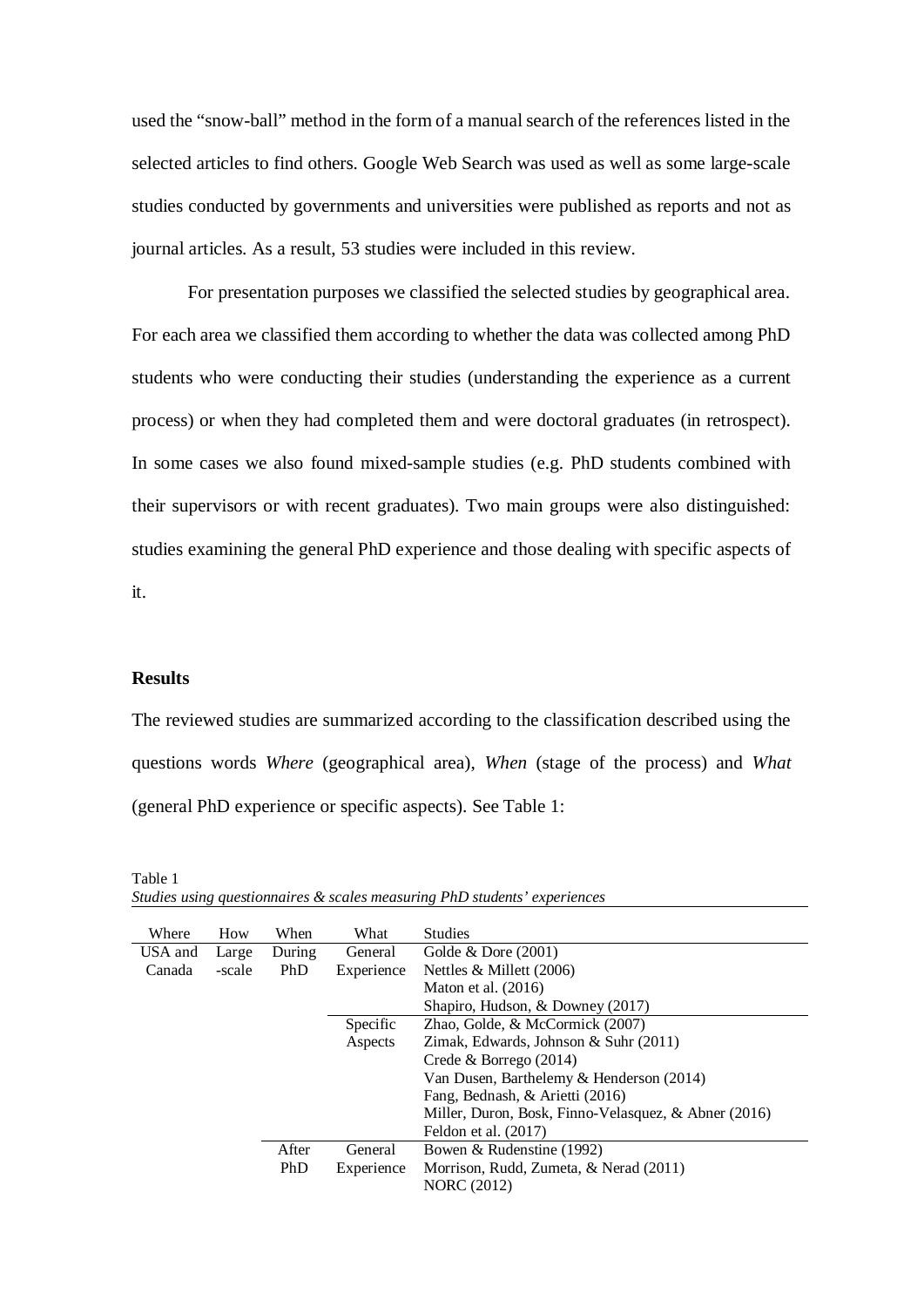| Experience<br>Kim, Park, Park, Khan, & Ketefian, (2014)<br>Hardré, & Hackett (2015)<br>Petr et al. (2015)<br>Specific<br>Anderson (1996)<br>Aspects<br>Hughes et al. (2015) |
|-----------------------------------------------------------------------------------------------------------------------------------------------------------------------------|
|                                                                                                                                                                             |
|                                                                                                                                                                             |
|                                                                                                                                                                             |
|                                                                                                                                                                             |
|                                                                                                                                                                             |
| Dreifuerst, McNelis, Weaver, Broome, Draucker, & Fedko                                                                                                                      |
| (2016)                                                                                                                                                                      |
| Rodriguez-Menendez, Dempsey, Albizu, Power, &                                                                                                                               |
| Campbell Wilkerson (2017)                                                                                                                                                   |
| General<br>Jacobsson & Gillström (2006)<br>Europe<br>During<br>Large                                                                                                        |
| PhD<br>Experience<br>Chiang (2011)<br>-scale                                                                                                                                |
| Specific<br>van Hout (1991)                                                                                                                                                 |
| Torrance, Thomas, & Robinson (1992)<br>Aspects                                                                                                                              |
| Torrance, Thomas, & Robinson (1994)                                                                                                                                         |
| Pyhältö, Stubb, & Lonka (2009)                                                                                                                                              |
| Martinsuo & Turkulainen (2011)                                                                                                                                              |
| Stubb, Pyhältö, & Lonka (2011)                                                                                                                                              |
| Pyhältö, Toom, Stubb, & Lonka (2012)                                                                                                                                        |
| Stubb, Pyhältö, & Lonka (2012)                                                                                                                                              |
| Lonka et al. (2014)                                                                                                                                                         |
| Butter (2014)                                                                                                                                                               |
| Pyhältö, Vekkaila, & Keskinen (2015)                                                                                                                                        |
| Gibbs et al. (2016)                                                                                                                                                         |
| Alvarez, Elexpuru, Castelló, Villardón-Gallego, & Yániz                                                                                                                     |
| (2017)                                                                                                                                                                      |
| Cerrato Lara, Castelló, García-Velázquez, Lonka (2017)                                                                                                                      |
| Lonka, Ketonen, Vekkaila, Cerrato Lara, & Pyhältö (2018)                                                                                                                    |
| Van der Linden et al. (2018)                                                                                                                                                |
| Mixed<br>General<br>McKenna, Keeney, Kim, & Park (2014)                                                                                                                     |
| Experience                                                                                                                                                                  |
| Oceania<br>During<br>General<br>Pearson, Cumming, Evans, Macauley & Ryland (2011)<br>Large                                                                                  |
| -scale<br>PhD<br>Experience                                                                                                                                                 |
| Cantwell, Scevak, Bourke, & Holbrook (2012)<br>Specific                                                                                                                     |
| aspects                                                                                                                                                                     |
| Halai (2011)<br>Asia<br>Large<br>During<br>General                                                                                                                          |
| PhD<br>Miki, Gregg, Arimoto, Nagata, & Murashima (2012)<br>-scale<br>Experience                                                                                             |
| Ge, & Ho (2018)<br>Specific                                                                                                                                                 |
| Jung (2018)<br>Aspects                                                                                                                                                      |
| Mixed<br>Juntasopeepu, Kunaviktikul, Chintanawat, & Srisuphan<br>General                                                                                                    |
| Experience<br>(2012)                                                                                                                                                        |
| Kim et al. (2012)                                                                                                                                                           |
| Nagata et al. (2012)                                                                                                                                                        |
| Specific<br>Shafaei, Nejati, & Razak (2018)                                                                                                                                 |
| Shafaei., & Razak (2018)<br>aspects                                                                                                                                         |

Focusing on the content of the PhD experience (the *What*), the studies in the *general experience* category measure the students' representations and evaluations of their PhD programme and institution, their interaction with supervisors and other colleagues, the working climate in which they develop their research, their personal involvement and their future expectations. Certain socio-demographic (especially gender, ethnicity and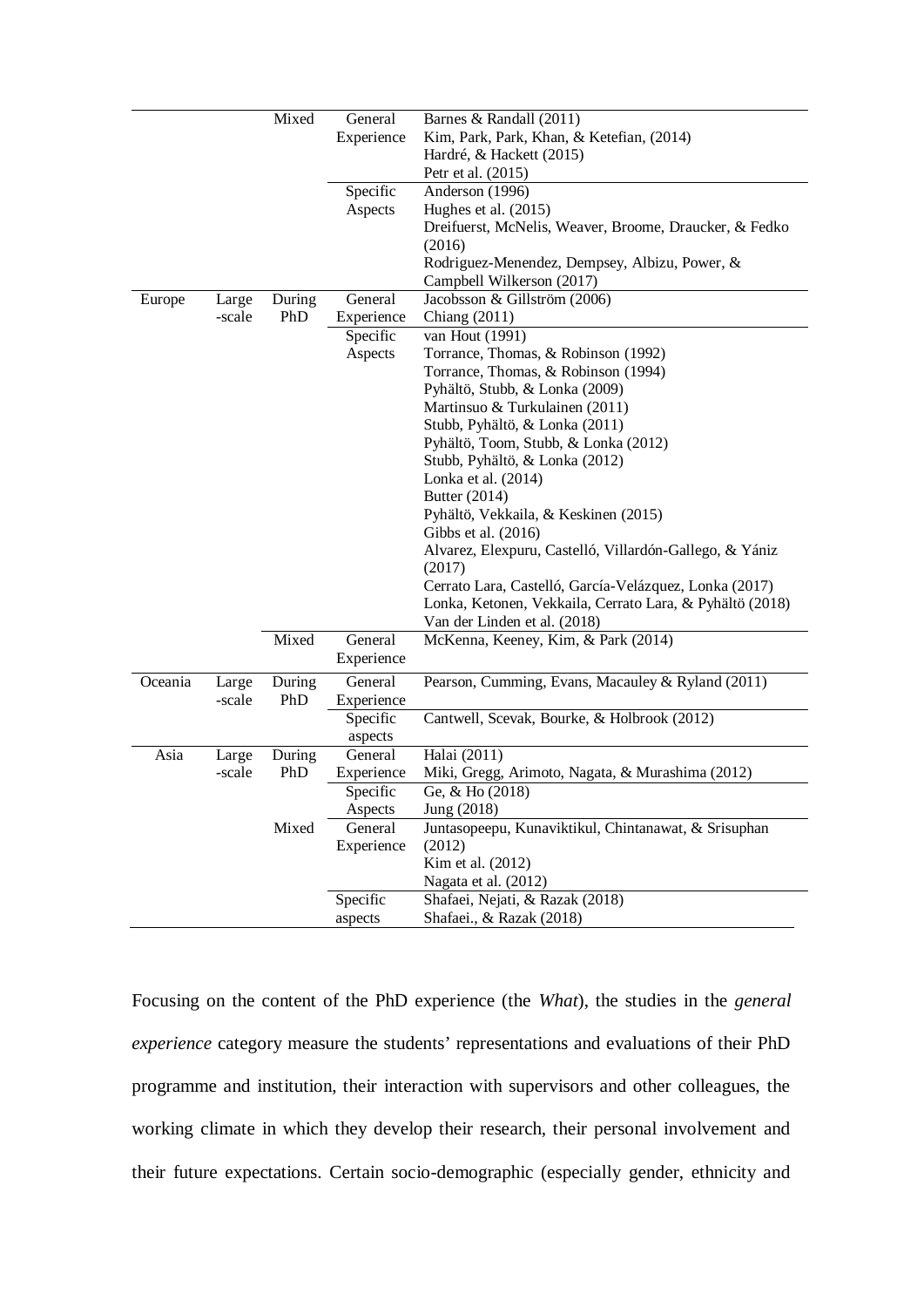economic funding) and academic (especially elapsed time since the commencement of PhD studies) information is commonly collected. With regard to the latter, several studies investigate the factors that influence the completion of doctoral studies.

Studies on one or more *specific aspects* of the PhD experience were more numerous, and many of them were smaller in scale. Table 2 groups them by generic or specific content. A few fall into more than one content category: Shafaei, & Razak (2018), for example, analysed the doctoral experience in terms of culture adaptions and wellbeing, and the study thus appears twice in our table – under both aspects. There were also studies in which some content was measured, as a recurrent variable rather than the main topic, as in the case of some indicators of well-being and socialization: these studies are marked with asterisks for the benefit of researchers interested in exploring them further.

Table 2

|  | The content of studies focusing on specific aspects of the PhD experience |
|--|---------------------------------------------------------------------------|
|  |                                                                           |

| Content (generic)  | Content (specific) | <b>Studies</b>                                                              |
|--------------------|--------------------|-----------------------------------------------------------------------------|
| Personal variables | Gender             | Feldon et al. $(2017)$ */**                                                 |
|                    | Culture            | Jacobsson & Gillström (2006)*; Chiang (2011); Shafaei et                    |
|                    | adaptation         | al. (2018)*/**; Shafaei., & Razak (2018)*/**                                |
|                    | Personality        | Cantwell, Scevak, Bourke, & Holbrook (2012)*                                |
|                    | aspects            |                                                                             |
| Learning context   |                    |                                                                             |
|                    | PhD                | Petr et al. (2015)*; Ge, & Ho (2018); Rodriguez-                            |
|                    | Programme          | Menendez et al. (2017)*/**                                                  |
|                    | Supervision        | Zhao et al. $(2007)$ ; Pyhältö et al. $(2015)$ <sup>**</sup> ; Gibbs et al. |
|                    |                    | (2016); Rodriguez-Menendez et al. $(2017)$ */**                             |
|                    | Others             | Anderson (1996); Jung (2018)                                                |
| Paths in the PhD   | Starting a PhD     | Zimak et al. $(2011)$ ; Van Dusen et al. $(2014)$ <sup>*</sup> ; Dreifuerst |
| process            |                    | et al. (2016)                                                               |
|                    |                    |                                                                             |
|                    | Carrying on        | Martinsuo & Turkulainen (2011); Crede & Borrego                             |
|                    | with a PhD         | (2014)*; Van der Linden et al. (2018)*/**                                   |
|                    | Needs $\&$         | Rodriguez-Menendez et al. (2017)*/**; Van der Linden et                     |
|                    | preferences        | al. $(2018)$ */**                                                           |
|                    | Challenges         | van Hout (1991); Pyhältö et al. (2012)*                                     |
|                    | Future steps       | Van Dusen et al. $(2014)^{*}$ ; Fang et al. $(2016)^{*}$                    |
|                    | Identity           | Pearson et al. (2011)                                                       |
| Discpline(s)       |                    | Hughes et al. $(2015)$                                                      |
| Research/work      |                    | Stubb et al. (2012)*; Butter (2014)*/**; Alvarez et al.                     |
|                    |                    | $(2017)$ */**                                                               |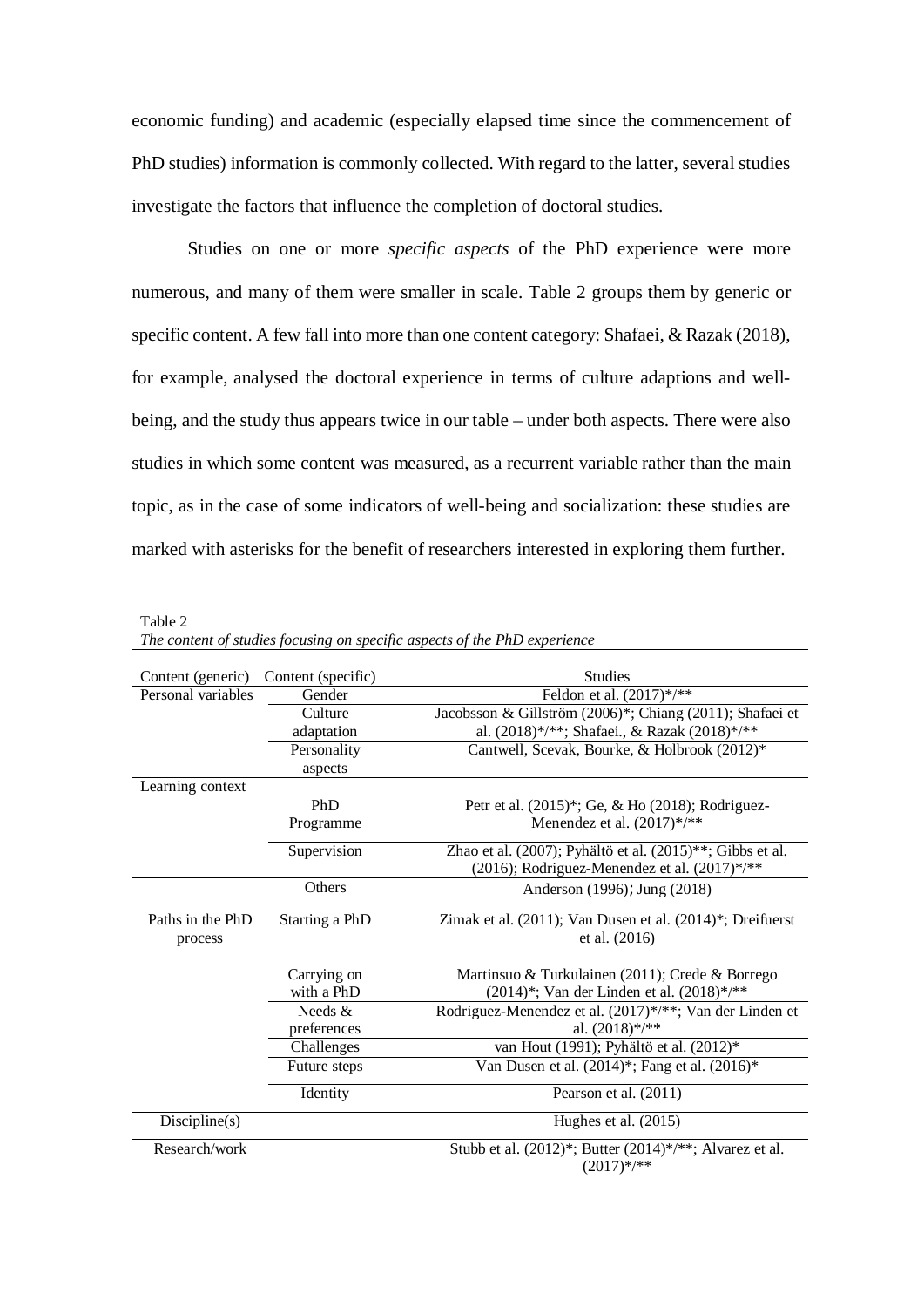| Academic writing | Torrance et al. (1992); Torrance et al. (1994); Lonka et al.<br>$(2014)^{*}$ ; Cerrato Lara et al. $(2017)$ ; Lonka et al. |
|------------------|----------------------------------------------------------------------------------------------------------------------------|
|                  | $(2018)$ */**                                                                                                              |
| Well-being       | Stubb et al. $(2011)^{*}$ ; Lonka et al. $(2014)^{*}$ ;                                                                    |
|                  | Shafaei et al. (2018)*/**; Shafaei., & Razak (2018)                                                                        |
| Socialization    | Pyhältö et al. (2009); Miller et al. (2016)                                                                                |

\*One or more indicators of well-being are measured

\*\* One or more indicators of socialization are measured

As it can be observed in Table 2, challenges and academic writing represent the older traditions. Studies analysing paths in the PhD process placed most emphasis on indicators of socialization and well-being.

Table 3 synthetizes information from Table 1 and Table 2 providing numbers and percentages:

| Table 3      |  |
|--------------|--|
| Decembrius e |  |

| Descriptive analysis of the studies                         |                               |                        |                  |               |
|-------------------------------------------------------------|-------------------------------|------------------------|------------------|---------------|
| Analysed traits                                             |                               |                        | $\boldsymbol{n}$ | $\frac{0}{0}$ |
| Geographical area                                           | USA & Canada                  |                        | 23               | 43%           |
|                                                             | Europe                        |                        | 19               | 36%           |
|                                                             | Oceania                       |                        | $\overline{2}$   | 4%            |
|                                                             | Asia                          |                        | 9                | 17%           |
| Stage of the PhD                                            | During PhD                    |                        | 35               | 66%           |
| process                                                     | After PhD                     |                        | 3                | 6%            |
|                                                             | Mixed                         |                        | 15               | 28%           |
| Content of the PhD                                          | General experience            |                        | 20               | 38%           |
| experience                                                  | Specific aspects <sup>1</sup> |                        | 33               | 62%           |
|                                                             | Personal variables            |                        | 6                | 14%           |
|                                                             |                               | Gender                 | 1                | 2%            |
|                                                             |                               | Culture adaption       | 4                | 10%           |
|                                                             |                               | Personality aspects    | 1                | 2%            |
|                                                             | Learning context              |                        | 9                | 21%           |
|                                                             |                               | PhD programme          | 3                | 7%            |
|                                                             |                               | Supervision            | 4                | 9%            |
|                                                             |                               | Others                 | $\overline{c}$   | 7%            |
|                                                             | Paths in the                  |                        | 13               | 30%           |
|                                                             | PhD process                   | Starting a PhD         | 3                | 6.5%          |
|                                                             |                               | Carrying on with a PhD | 3                | 6.5%          |
|                                                             |                               | Needs & preferences    | $\overline{c}$   | 5%            |
|                                                             |                               | Challenges             | $\overline{2}$   | 5%            |
|                                                             |                               | Future steps           | $\overline{c}$   | 5%            |
|                                                             |                               | Identity               | 1                | 2%            |
|                                                             | Discipher(s)                  |                        | 1                | 2%            |
|                                                             | Research/work                 |                        | 3                | 7%            |
|                                                             | Academic writing              |                        | 5                | 12%           |
|                                                             | Well-being                    |                        | 4                | 9%            |
|                                                             | Socialization                 |                        | $\overline{2}$   | 5%            |
| $1 Note.$ One or more indicators of well-being are measured |                               |                        | 24<br>13         | 56%           |
| One or more indicators of socialization are measured        |                               |                        |                  | 30%           |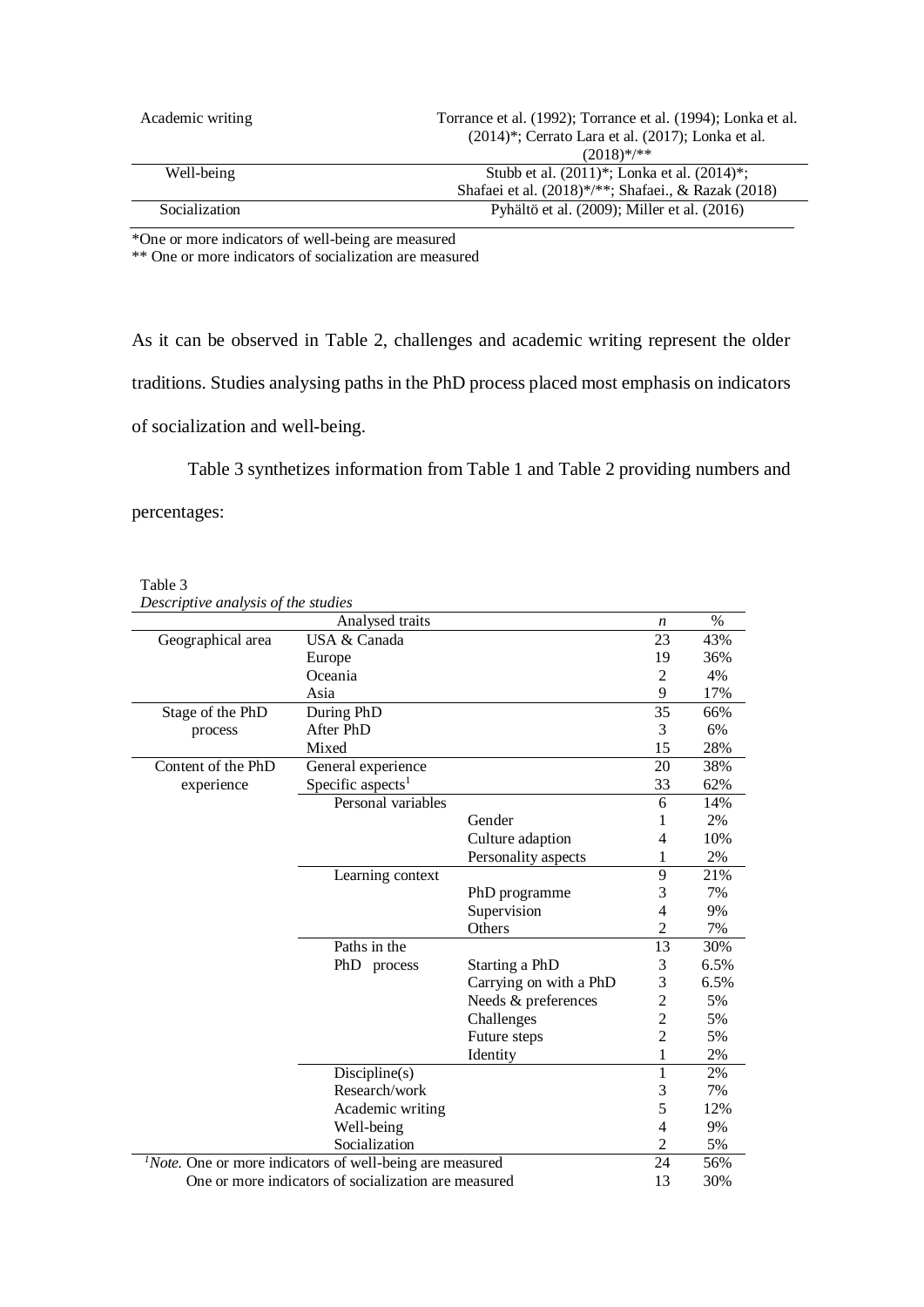As can be observed, 43% of the studies were conducted in the USA and Canada, 66% focused on participants engaged in their PhD studies, and 62% examined specific aspects of the PhD experience. On the other hand, none was conducted in Africa, and 38/% examined the PhD experience in general.

In relation to the theme of research, although academic writing was the most commonly studied topic in this new research field (5 studies), in terms of generic categories the paths in the PhD process with its longer tradition attracted the most research (30%), followed by the learning context (21%). On the other hand, some aspects of the PhD experience have been explored scarcely as it is for example the case of gender, personality aspects, identity and discipline (two per cent each).

It is also relevant to highlight that many of the studies (86%) measured some variables of well-being and/or socialization, which seem to be meaningful indicators to explain the PhD experience as they can yield valuable information on student satisfaction from a more emotional perspective.

#### **Discussion**

*Experience* is an umbrella term encompassing several related and frequently overlapping constructs, thus it might have been difficult to identify studies that measure the PhD experience. This is why we did not include *experience* among our search terms. Our aim was not only to provide a state-of-the-art database of studies using questionnaires and scales that would be useful for researchers, but also to include the core elements that have traditionally been taken into consideration in measurements of the *PhD experience*, thereby allowing us to describe the status of PhD students and further to clarify this generic term.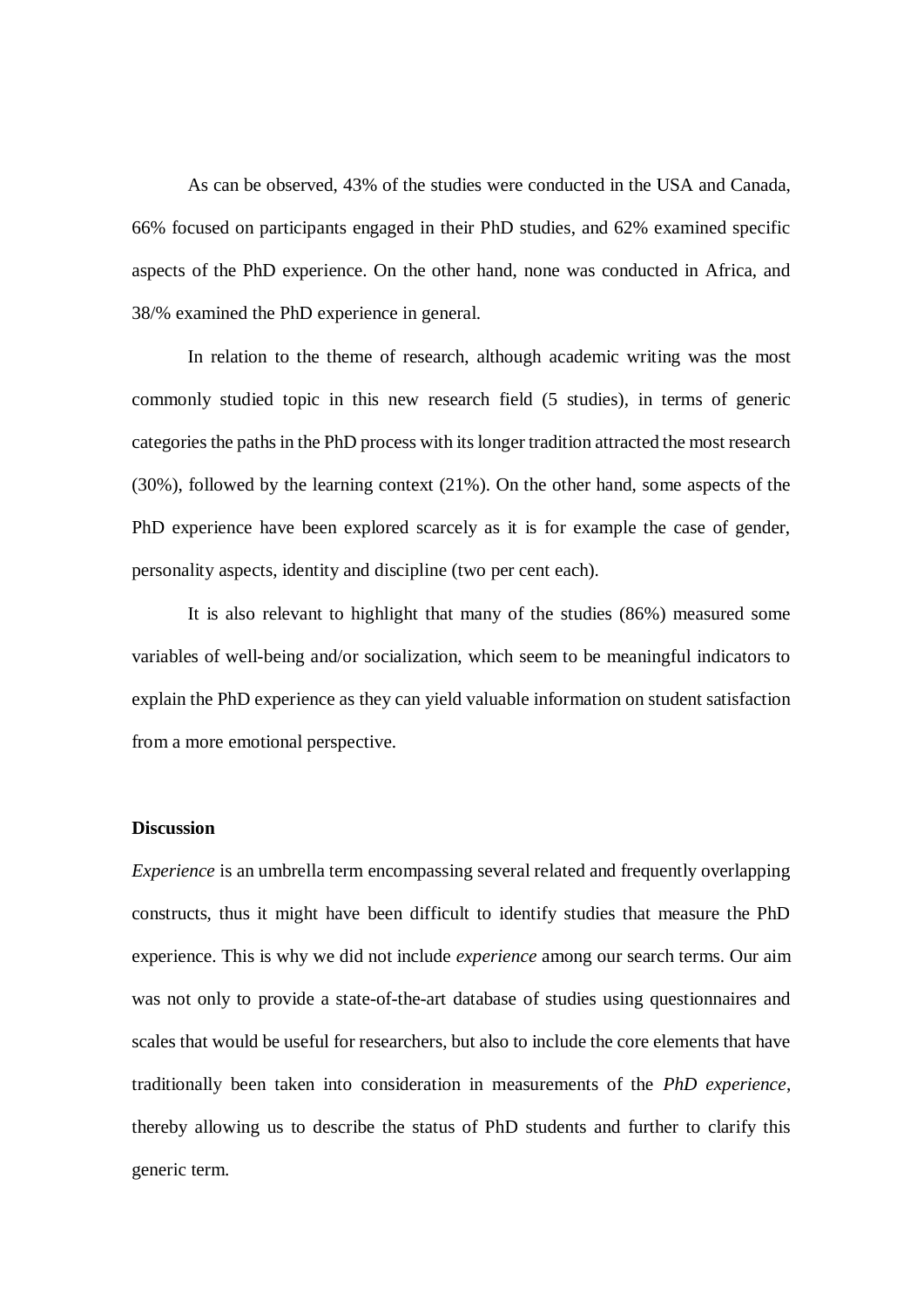Not only does our study facilitate definition of the general PhD experience, it also highlights specific aspects of it that have been broken down into eight themes of research. Fifty one per cent of these concern, on the one hand, to the paths in the PhD process relevant factors in the starting/(dis-)continuing phases, major challenges, needs  $\&$ preferences, future steps, and general aspects of student identity- and, on the other, to the learning context -mainly concerning the student's PhD programme and relationships with supervisors-. These two most common themes of research cover the two objectives mentioned in the introduction (enhancing understanding of career development among PhD students and improving doctoral programmes) quite balanced in the literature. Future research should aim not only at maintaining the balance, but also at promoting integration.

The focus in this review is on studies measuring doctoral experience from questionnaires and scales, and studies relying on data collected by other means (in interviews and discussion groups the majority) were not included. It would be interesting to carry out a state-of-the-art review of these more qualitative studies, most of which include fewer participants and emphasise in particular the socialization process and identity construction of PhD students. These studies with their different contents and categorizations would complement our review.

It would also be relevant in future research to focus on intervention and followup. Notably, none of the large-scale studies in our review are longitudinal. Analysing the evolution of subjects or comparing different cohorts across generations (and across cultures, especially in Asia and Africa where studies in this field are very scarce) could yield valuable information to researchers interested in analysing paths in the PhD process and/or contributing to the more general assessment of policies, practices and programmes reflecting, from certain signs of success and failure, what does and does not work in doctoral education.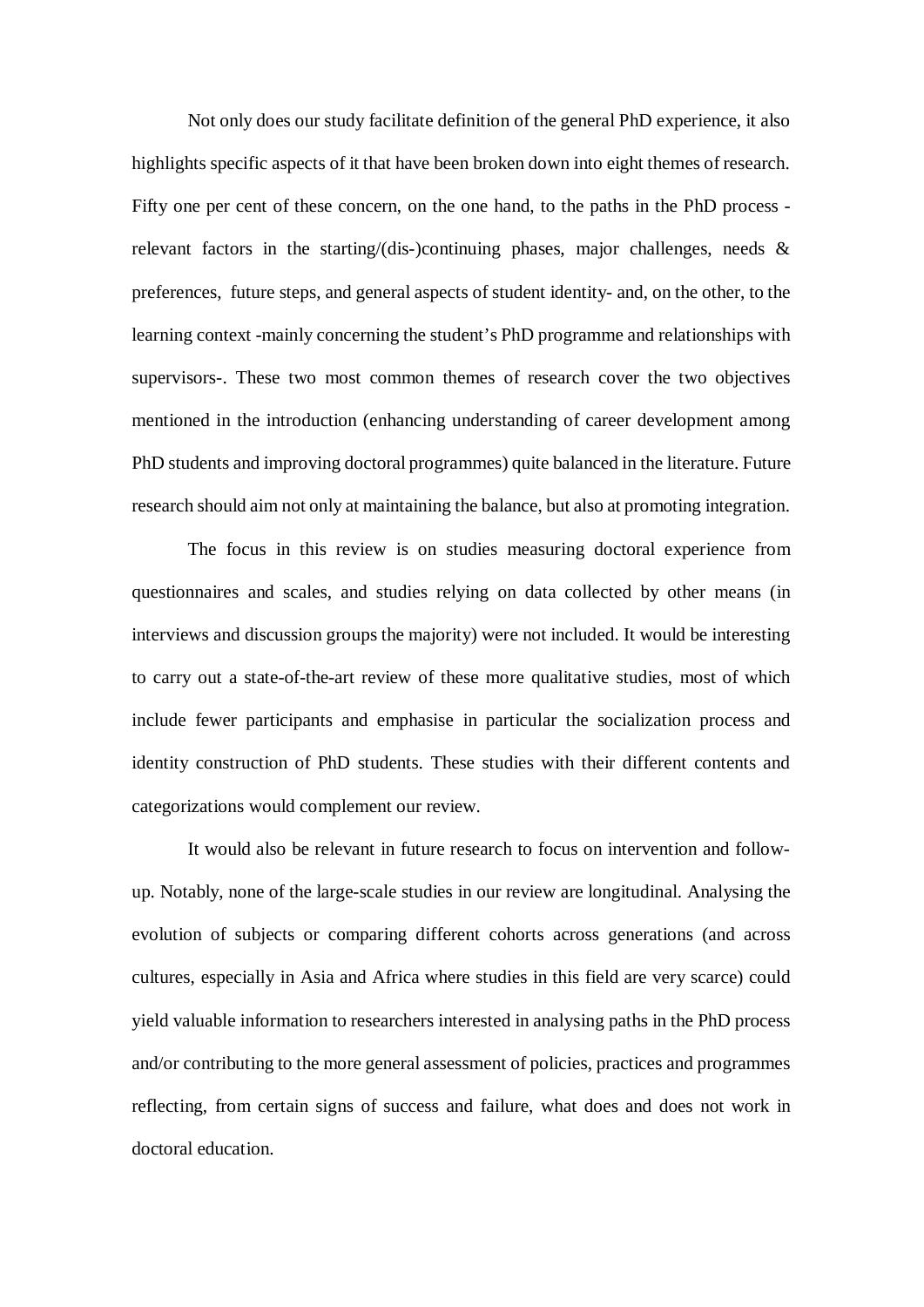Another consideration for future research would be building up a more robust body of knowledge in some themes of research that are scarce at large-scale, like gender, personality aspects and identity, which would help to screen better the pre-doctoral population. These themes of research have, instead, been well-covered in small-scale studies (Cerrato Lara, 2014).

Finally, despite the diverse research documenting the experiences of doctoral students and although their perceptions have been used as a good assessment indicator for PhD programmes<sup>i</sup>, in practice these efforts seem to have had little impact on educational reforms, despite claims of generalization or commonality. Indeed the impact of such studies has not been very different from that of research evaluating PhD education based on quantitative data on productivity, equity and efficiency obtained from university databases going back several decades (e.g. Leming, 1977). Future research should consider this crucial aspect. It should also aim to enhance understanding of doctoral graduates and non-completers in the willing to improve the structure and process of graduate education. In any case, it should be borne in mind that researcher development is an emerging field<sup>ii</sup>. We are confident that future studies will soon cover the gaps we have highlighted.

#### **Acknowledgements**

This research was funded by The Finnish Funding Agency for Technology and Innovation (TEKES), project RYM Indoor Environment (462054), and the Spanish Ministry of Economy and Competitiveness (CSO2013-41108-R). The authors wish to thank Joan Nordlund, MA, for revising the language.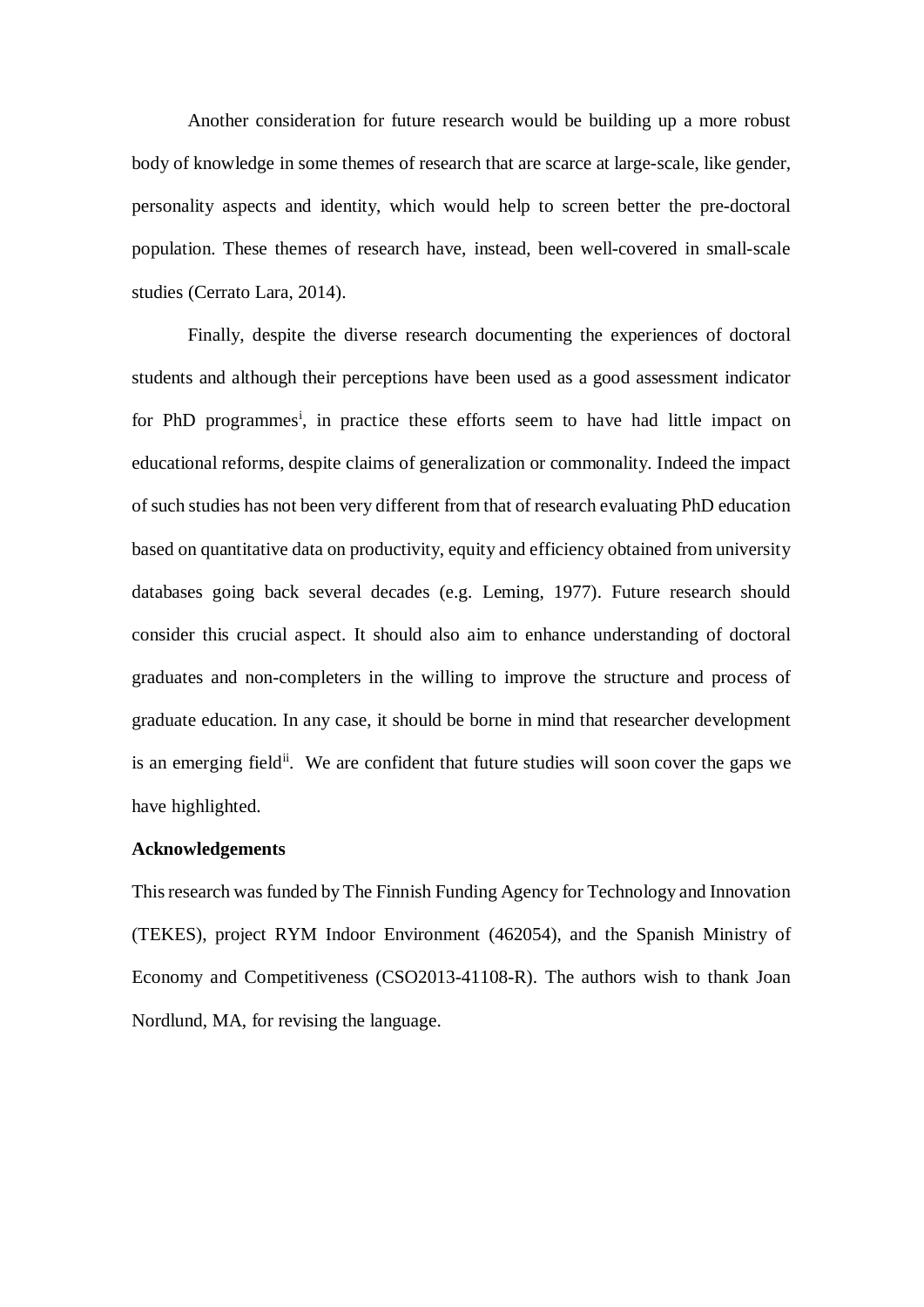# **References**

- Alvarez, M. A., Elexpuru, I., Castelló, M., Villardón-Gallego, L., & Yániz, C. (2017). The "why" and "what for" of research in Social Sciences: Early career researchers' conceptions. *Electronic Journal of Research in Educational Psychology, 15*(3), 598–623.
- Anderson, M.S. (1996). Collaboration, the doctoral experience, and the departmental environment. *Review of Higher Education, 19*(3), 305-326.
- Barnes, J.B., & Randall, J. (2011). Doctoral student satisfaction: an examination of disciplinary, enrollment and institutional differences. *Research in Higher Education, 53*(1), 47-75.
- Bowen, W.G., & Rudenstine, N. (1992). *In Pursuit of the PhD.* Princeton University Press.
- Butter, R. (2014). Ecological scales as personnel psychology's response to situational behaviour differences: Development of a conscientiousness scale for PhD candidates. *Gedrag En Organisatie, 27*(3), 290–308.
- Cantwell, R. H., Scevak, J. J., Bourke, S., & Holbrook, A. (2012). Identifying Individual Differences among Doctoral Candidates: A Framework for Understanding Problematic Candidature. *International Journal of Educational Research, 53*, 68– 79.
- Cerrato Lara, M. (June 2014). *Writing conceptions and psychological well-being in Ph.D. studies: students' perspectives*. Retrieved from Dart-Europe E-thesis Portal, Open Access Theses and Dissertation and TDX http://hdl.handle.net/10803/145505. Legal deposit: B 15910-2014.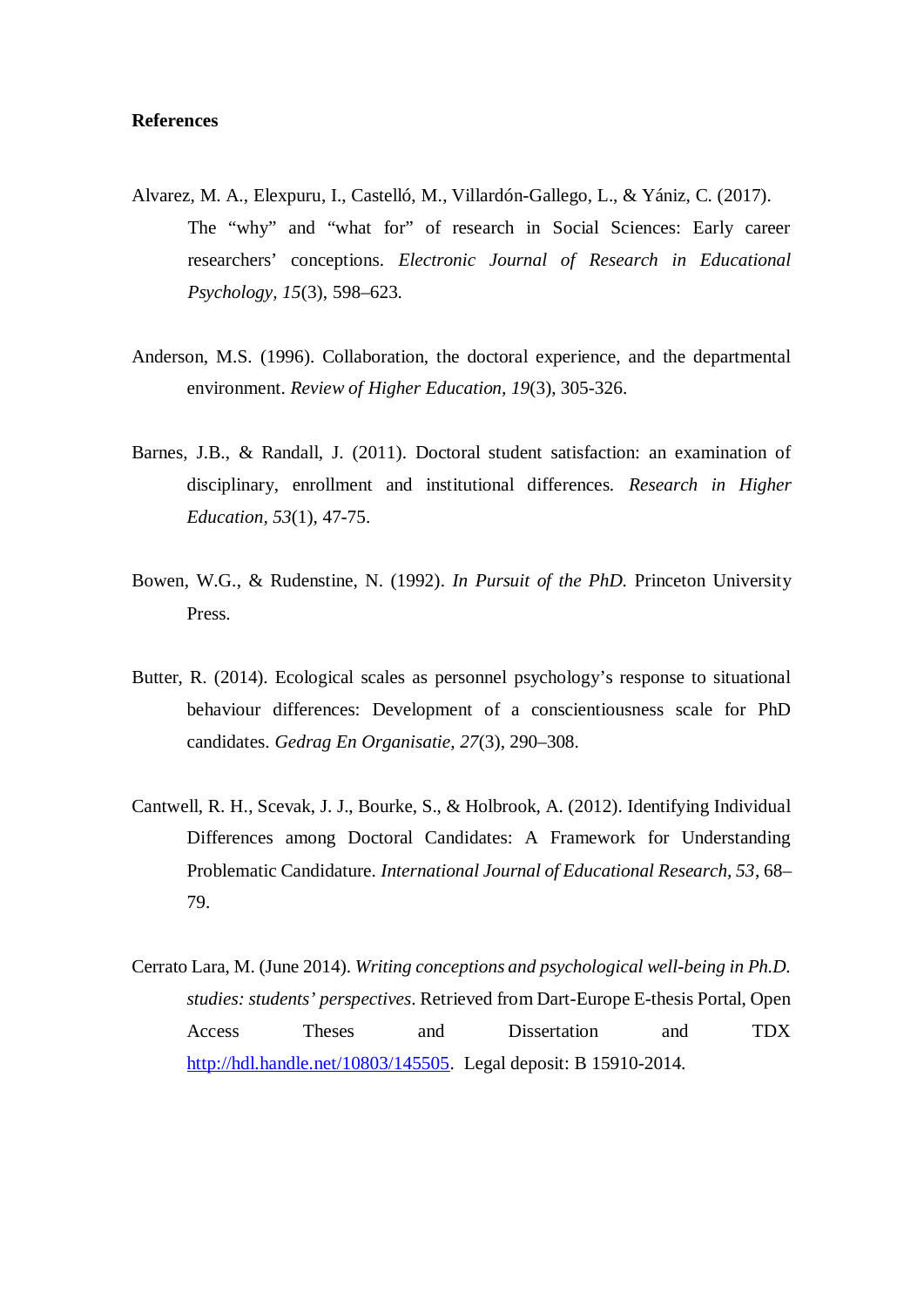- Cerrato Lara, M.; Castelló, M.; García-Velázquez, R.; Lonka, K. (2017). Validation of The Writing Process Questionnaire in two Hispanic populations: Spain and Mexico. *Journal of Writing Research, 9*, 151-171.
- Chiang, K.H. (2011). The Experience of Doctoral Studies in the UK and France: differences in epistemology, research objects and training. *European Journal of Education, 46*(2), 257-270.
- Crede, E. & Borrego, M. (2014). Understanding retention in US graduate programs by student nationality. *Studies in Higher Education, 39*(9), 1599-1616.
- Dreifuerst, K. T., McNelis, A. M., Weaver, M. T., Broome, M. E., Draucker, C. B., & Fedko, A. S. (2016). Exploring the pursuit of doctoral education by nurses seeking or intending to stay in faculty roles. *Journal of Professional Nursing*, *32*(3), 202– 212. Doi:10.1016/j.profnurs.2016.01.014
- Evans, C., & Stevenson, K. (2010). The learning experiences of international doctoral students with particular reference to nursing students: A literature review. *International Journal of Nursing Studies, 47*(2), 239–250. doi:10.1016/j.ijnurstu.2009.05.025
- Fang, D., Bednash, G. D., & Arietti, R. (2016). Identifying barriers and facilitators to nurse faculty careers for PhD nursing students. *Journal of Professional Nursing*, *32*(3), 193–201. Doi: 10.1016/j.profnurs.2015.10.001.
- Feldon, D. F., Peugh, J., Maher, M. A., Roksa, J., & Tofel-Grehl, C. (2017). Time-to-Credit Gender Inequities of First-Year PhD Students in the Biological Sciences. *CBE - Life Sciences Education*, *16*(1).
- Ge, Y., & Ho, K. C. (2018). The cultivation of research labor in Pacific Asia with special reference to Singapore. *Asia Pacific Education Review*, *19*(2), 199–210. Doi:10.1007/s12564-018-9531-z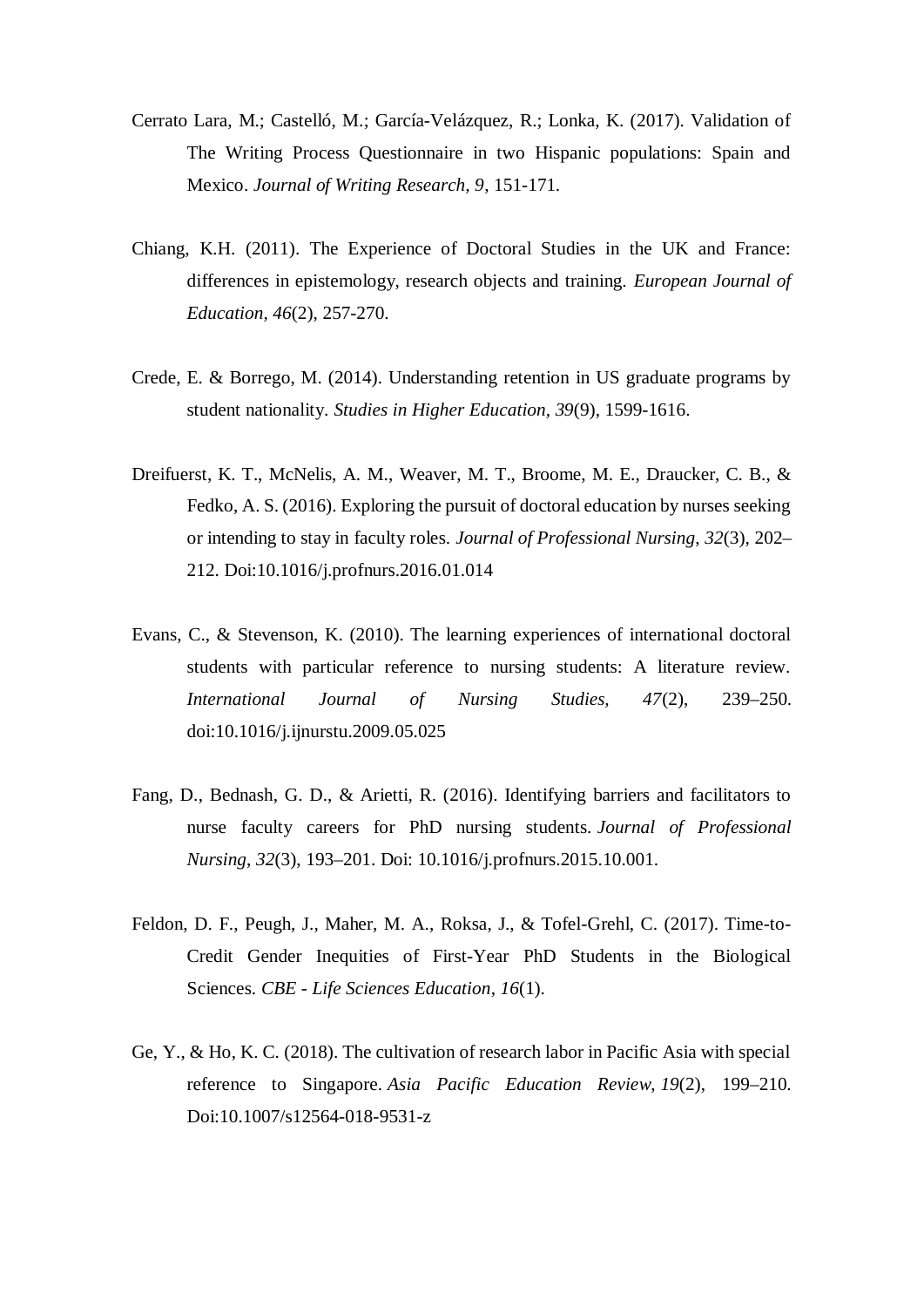- Gibbs, S., Atkinson, C., Woods, K., Bond, C., Hill, V., Howe, J., & Morris, S. (2016). Supervision for school psychologists in training: Developing a framework from empirical findings. *School Psychology International, 37*(4), 410–431. doi: 10.1177/0143034316653443
- Golde, C. M., & Dore, T. M. (2001). *At cross purposes: What the experiences of doctoral students reveal about doctoral education* (www.phd-survey.org). Philadelphia, PA: A report prepared for The Pew Charitable Trusts.
- Halai, N. (2011). Evolution of Doctoral Education in Pakistan: Challenges and Successes of Doctoral Students of Education in a Public Sector University of Pakistan. *Perspectives in Education, 29*, 3.
- Hardré, P. L., & Hackett, S. M. (2015). Understanding the graduate college experience: Perceptual differences by degree type, point-in-program and disciplinary subgroups. *Learning Environments Research*, *18*(3), 453–468. doi: 9443/10.1007/s10984-015-9194-1
- Hughes, S., Lyddy, F., Kaplan, R., Nichols, A. L., Miller, H., Saad, C. G., … Lynch, A.- J. (2015). Highly prevalent but not always persistent: Undergraduate and graduate student's misconceptions about psychology. *Teaching of Psychology*, *42*(1), 34– 42. doi: 10.1177/0098628314562677.
- Jacobsson, G., & Gillström, P. (2006). *International postgraduate students mirror: Catalonia, Finland, Ireland and Sweden* Stockholm: Högskoleverket –Swedish National Agency for Higher Education.
- Jung, J. (2018). Learning experience and perceived competencies of doctoral students in Hong Kong. *Asia Pacific Education Review*, *19*(2), 187–198.
- Juntasopeepu, P., Kunaviktikul, W., Chintanawat, R., & Srisuphan, W. (2012). Quality of Thailand's PhD level nursing education. *Thai Journal of Nursing Council, 27* (2), 36-50.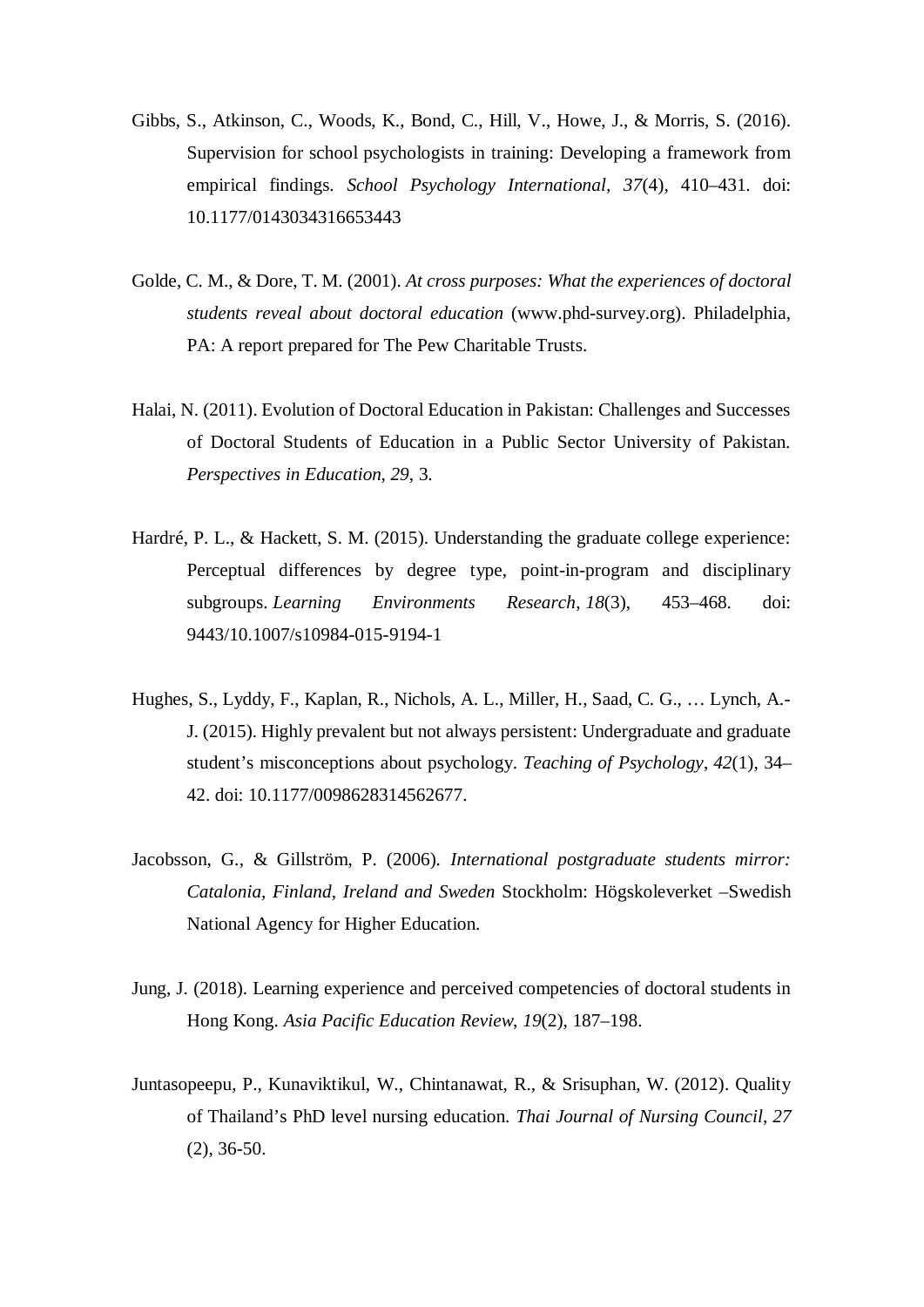- Kim, M.J., Park, C.G., Kim, M., Lee, H., Ahn, Y-H., Kim, E.,… Lee, K-J. (2012). Quality of nursing doctoral education in Korea: Towards policy development. *Journal of Advanced Nursing, 68* (7), 1494-1503.
- Leming, J. S. (1977). *Doctoral programs as preparation for what? The professional training perspective.* Paper presented at the annual meeting of the American Educational Research Association, New York. (ERIC Document Reproduction Service No. ED 139 358).
- Lonka, K., Chow, A. Keskinen, J., Hakkarainen, K. Sandström, N., & Pyhältö, K. (2014). How to measure PhD students' conceptions of academic writing – and are they related to well-being? *Journal of Writing Research, 5*(3), 245-269.
- Lonka, K., Ketonen, E., Vekkaila, J., Cerrato Lara, M., & Pyhältö, K. (2018). Doctoral students' writing profiles and their relations to well-being and perceptions of the academic environment. *Higher Education*. doi: 10.1007/s10734-018-0290-x
- Martinsuo, M., & Turkulainen, V. (2011). Personal commitment, support and progress in doctoral studies. *Studies in Higher Education, 36*(1), 103-120.
- Maton, K. I., Beason, T. S., Godsay, S., Domingo, M. R. S., Bailey, T. C., Sun, S., & Hrabowski, F. A., III. (2016). Outcomes and Processes in the Meyerhoff Scholars Program: STEM PhD Completion, Sense of Community, Perceived Program Benefit, Science Identity, and Research Self-Efficacy. *CBE - Life Sciences Education*, *15*(3).
- McAlpine, L. (2012). Identity-Trajectories: Doctoral Journeys from Past to Present to Future. *Australian Universities' Review*, *54*(1), 38-46.
- McCulloch, A. (2013). The quest for the PhD: a better metaphor for doctoral education. *International Journal for Researcher Development*, 4(1), 55–66.
- McKenna, H., Keeney, S., Kim, M. J., & Park, C. G. (2014). Quality of doctoral nursing education in the United Kingdom: Exploring the views of doctoral students and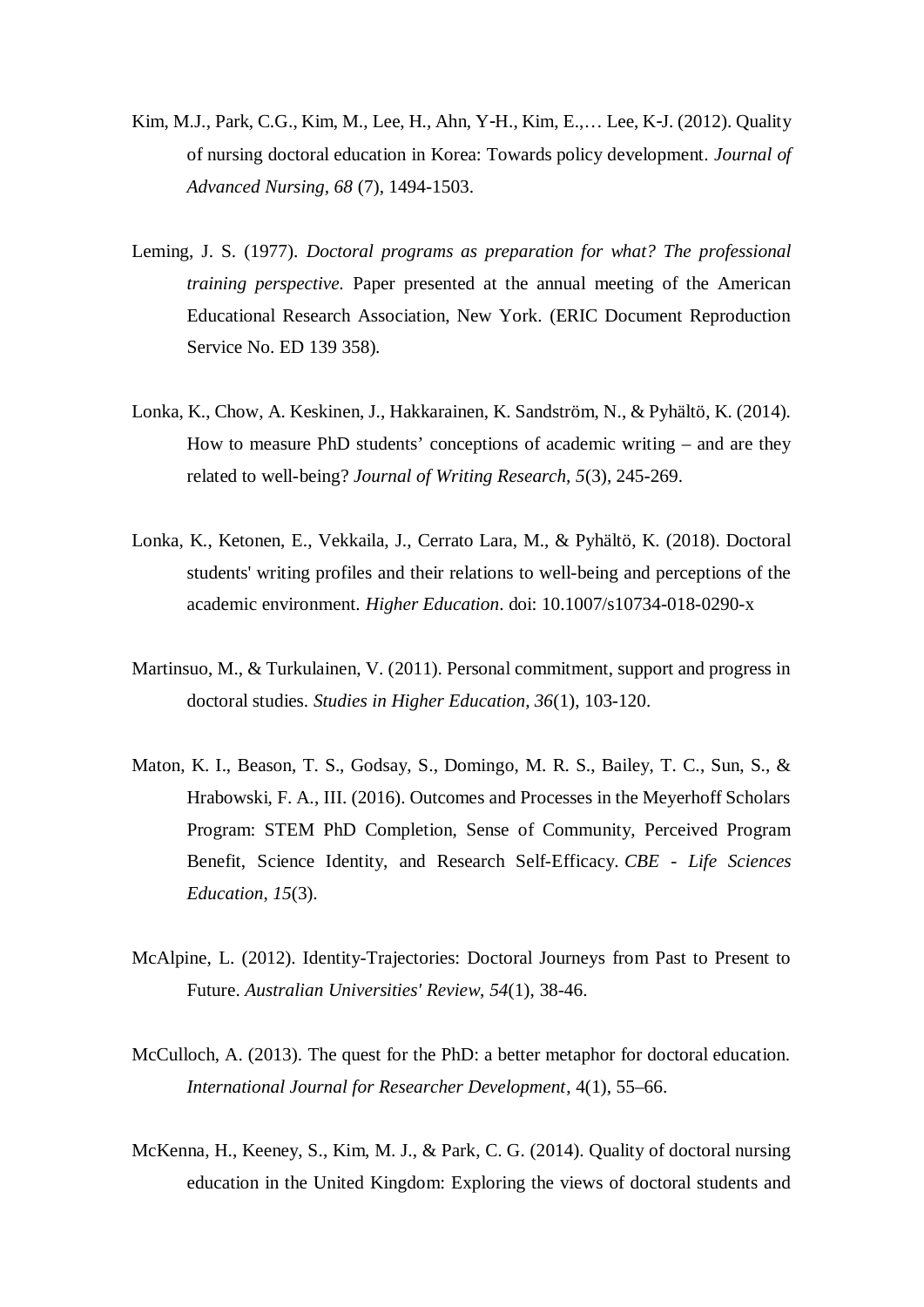staff based on a cross-sectional questionnaire survey. *Journal of Advanced Nursing, 70*(7), 1639–1652. doi: 9443/10.1111/jan.12326.

- Miki, Y., Gregg, M.F., Arimoto, A., Nagata, S.,& Murashima, S. (2012). Evaluation of doctoral nursing programs by doctoral students in Japan: Cross-sectional questionnaire survey. *Japan Journal of Nursing Science, 9*(2), 160-168.
- Miller, J. J., Duron, J. F., Bosk, E. A., Finno-Velasquez, M., & Abner, K. S. (2016). Peerlearning networks in social work doctoral education: An interdisciplinary model. *Journal of Social Work Education*, *52*(3), 360–371.
- Morrison, E., Rudd, E., Zumeta, W., & Nerad, M. (2011). What Matters for Excellence in PhD Programs? Latent Constructs of Doctoral Program Quality Used by Early Career Social Scientists. *Journal of Higher Education, 82*(5), 535-563.
- Nagata, S., Gregg, M.F., Miki, Y., Arimoto, A., Murashima, S.,& Kim, M.J. (2012). Evaluation of doctoral nursing education in Japan by students, graduates, and faculty: A comparative study based on a cross-sectional questionnaire survey. *Nurse Education Today 32*, 361–367.
- Nettles, M.T., & Millett, C.M. (2006). *Three magic letters: Getting to Ph.D*. Baltimore, MD: The Johns Hopkins University Press.
- NORC. (2012). *Survey of Earned Doctorates (SED)*. University of Chicago. Last visit 9<sup>th</sup> June 2015. Available at: http://www.norc.org/Research/Projects/Pages/survey-ofearned-doctorates-%28sed%29.aspx
- Pearson, M., Cumming, J., Evans, T., Macauley, P., & Ryland, K. (2011). How shall we know them? Capturing the diversity of difference in Australian doctoral candidates and their experiences. *Studies in Higher Education, 36*(5), 527-542.
- Petr, C. G., Harrington, D., Kim, K., Black, B., Cunningham-Williams, R. M., & Bentley, K. J. (2015). Quality Indicators and Expected Outcomes for Social Work PhD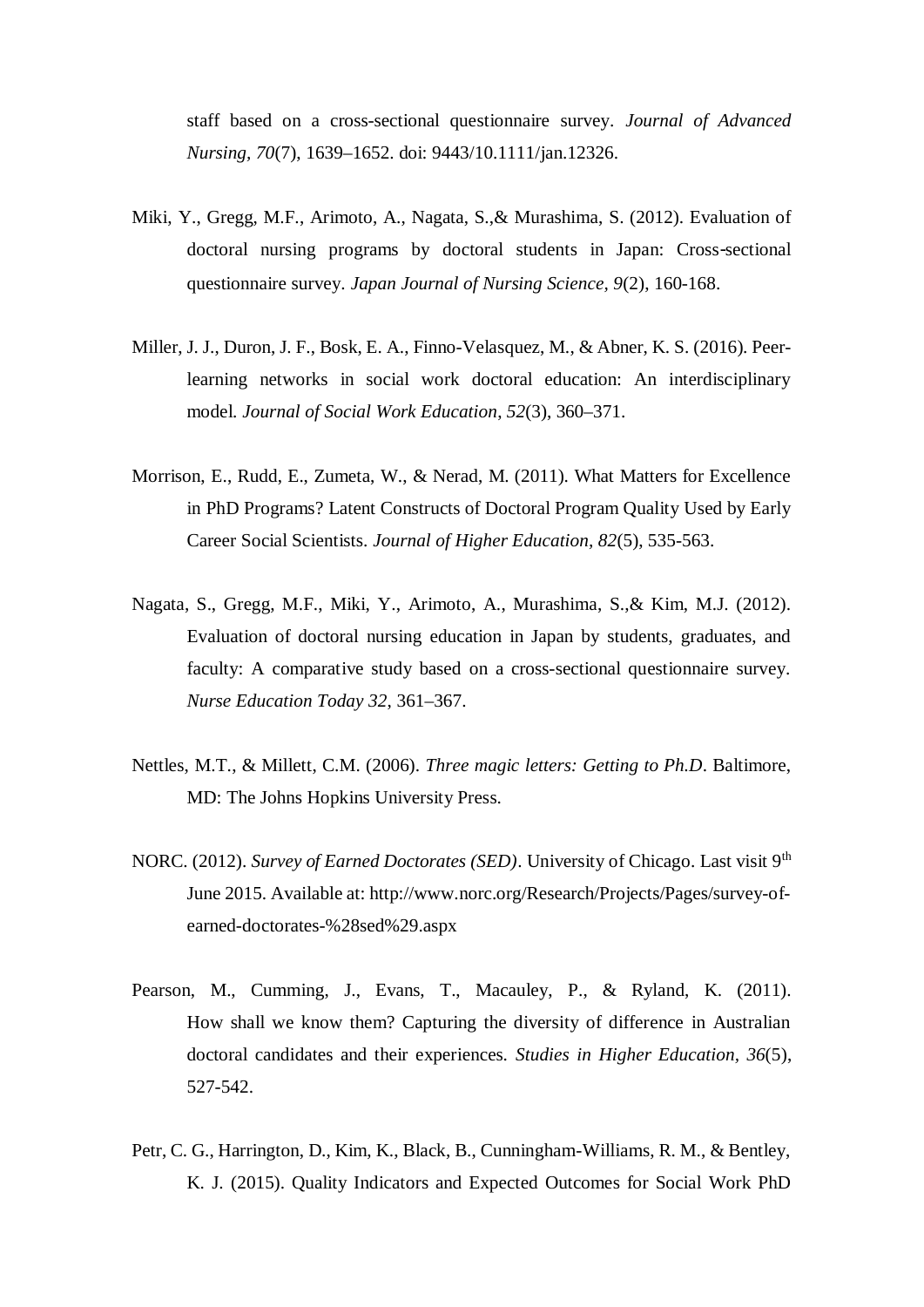Programs: Perceptions of Social Work Students, Faculty, and Administrators. *Journal of Social Work Education, 51*(4), 648–667.

- Pyhältö, K., Stubb, J., & Lonka, K. (2009). Developing scholarly communities as learning environments for doctoral students*. International Journal for Academic Development, 14*(3), 221–232.
- Pyhältö, K., Toom, A., Stubb, J., & Lonka, K. (2012). Challenges of Becoming a Scholar: A Study of Doctoral Students' Problems and Well-Being. *ISRN Education, 2012,* 1-12.
- Pyhältö, K., Vekkaila, J., & Keskinen, J. (2015). Fit matters in the supervisory relationship: Doctoral students and supervisors perceptions about the supervisory activities. *Innovations in Education and Teaching International*, *52*(1), 4–16. doi:10.1080/14703297.2014.981836
- Rodriguez-Menendez, G., Dempsey, J. P., Albizu, T., Power, S., & Campbell Wilkerson, M. (2017). Faculty and student perceptions of clinical training experiences in professional psychology. *Training and Education in Professional Psychology, 11*(1), 1–9. doi:10.1037/tep0000137.supp (Supplemental)
- Schmidt, M., & Hansson, E. (2018). Doctoral students' well-being: A literature review. *International Journal of Qualitative Studies on Health and Well-Being*, *13*(1).doi: 10.1080/17482631.2018.1508171
- Shafaei, A., Nejati, M., & Abd Razak, N. (2018). A model of psychological well-being among international students. *Educational Psychology*, *38*(1), 17–37. doi: 10.1080/01443410.2017.1356447
- Shafaei, A., & Razak, N. A. (2018). What matters most: Importance-performance matrix analysis of the factors influencing international postgraduate students' psychological and sociocultural adaptations. *Quality & Quantity: International Journal of Methodology*, *52*(1), 37–56. Doi:10.1007/s11135-016-0418-y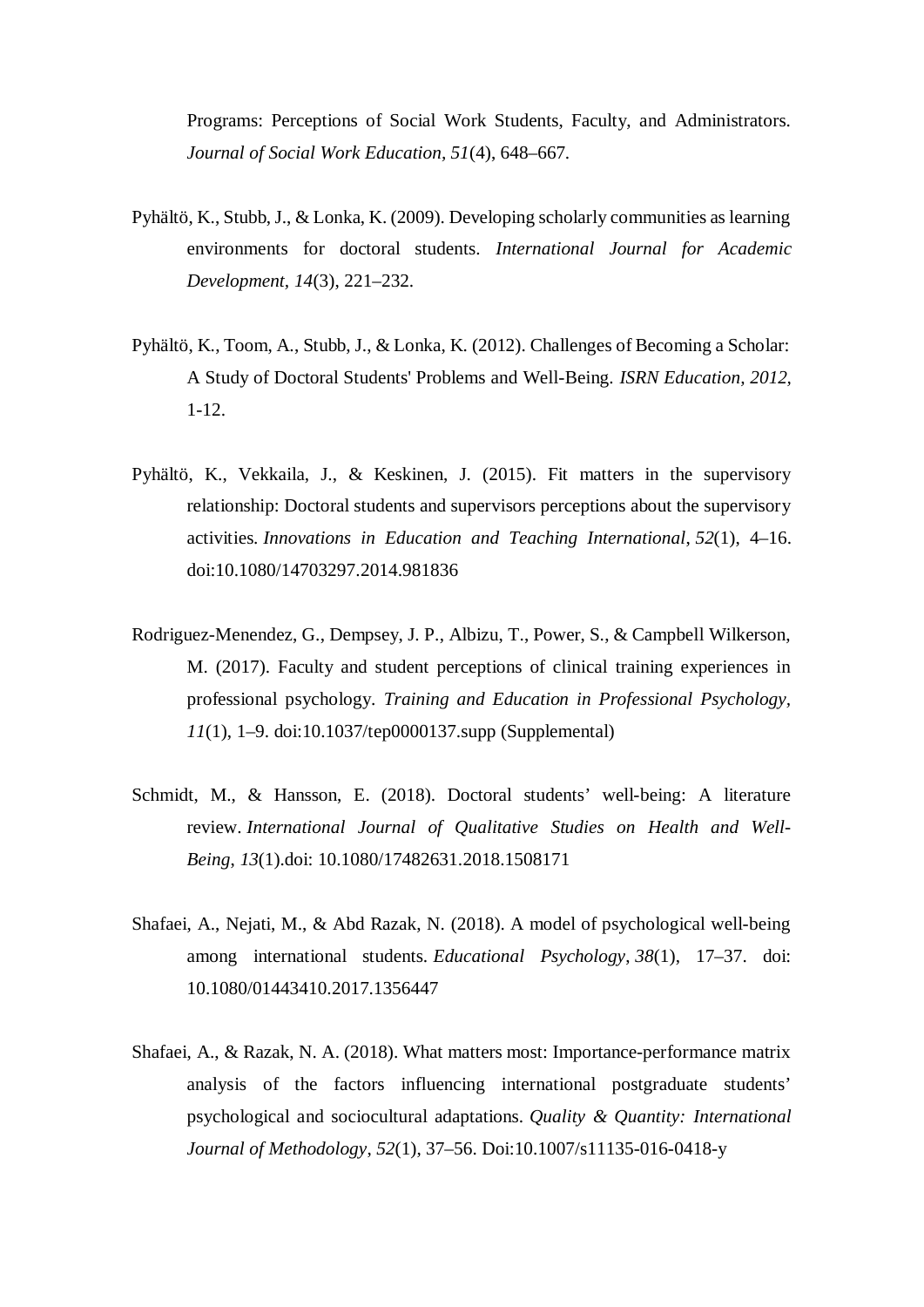- Shapiro, V. B., Hudson, K. D., & Downey, M. M. (2017). Institutional expectations, opportunities, and interest in the professoriate: A mixed-methods examination of satisfaction among doctoral students in social work. *Journal of Social Work Education*, *53*(3), 520–534.
- Stubb, J., Pyhältö, K., & Lonka, K. (2011). Balancing between Inspiration and Exhaustion: PhD students' experienced socio-psychological well-being. *Studies in Continuing Education, 33*(1), 33-55.
- Stubb, J., Pyhältö, K., & Lonka, K. (2012). The Experienced Meaning of Working with a PhD Thesis. *Scandinavian Journal of Educational Research, 56*(4), 439-456.
- Taylor, C. A. (2011). More than meets the eye: the use of video narratives to facilitate doctoral students' reflexivity on their doctoral journeys. *Studies in Higher Education, 36*(4), 441-458
- Torrance, M., Thomas, G.V., & Robinson, E.J. (1992). The writing experiences of social science research students. *Studies in Higher Education*, *17*(2), 155-167.
- Torrance, M., Thomas, G.V., & Robinson, E.J. (1994). The writing strategies of graduate research students in the social sciences. *Higher Education, 27*(3), 379-92.
- Van der Linden, N., Devos, C., Boudrenghien, G., Frenay, M., Azzi, A., Klein, O., & Galand, B. (2018). Gaining insight into doctoral persistence: Development and validation of Doctorate-related Need Support and Need Satisfaction short scales. *Learning and Individual Differences, 65*, 100–111. doi:10.1016/j.lindif.2018.03.008
- Van Dusen, B., Barthelemy, R. & Henderson, C. (2014). Educational trajectories of graduate students in physics education research. *Physical review special topics - Physics Education Research 10*(2), 020106-1-020106-10.
- van Hout, H. (1991). A Causal Model for Assessing Problems of Dutch Research Assistants (PhD-Students). ASHE Annual Meeting Paper.